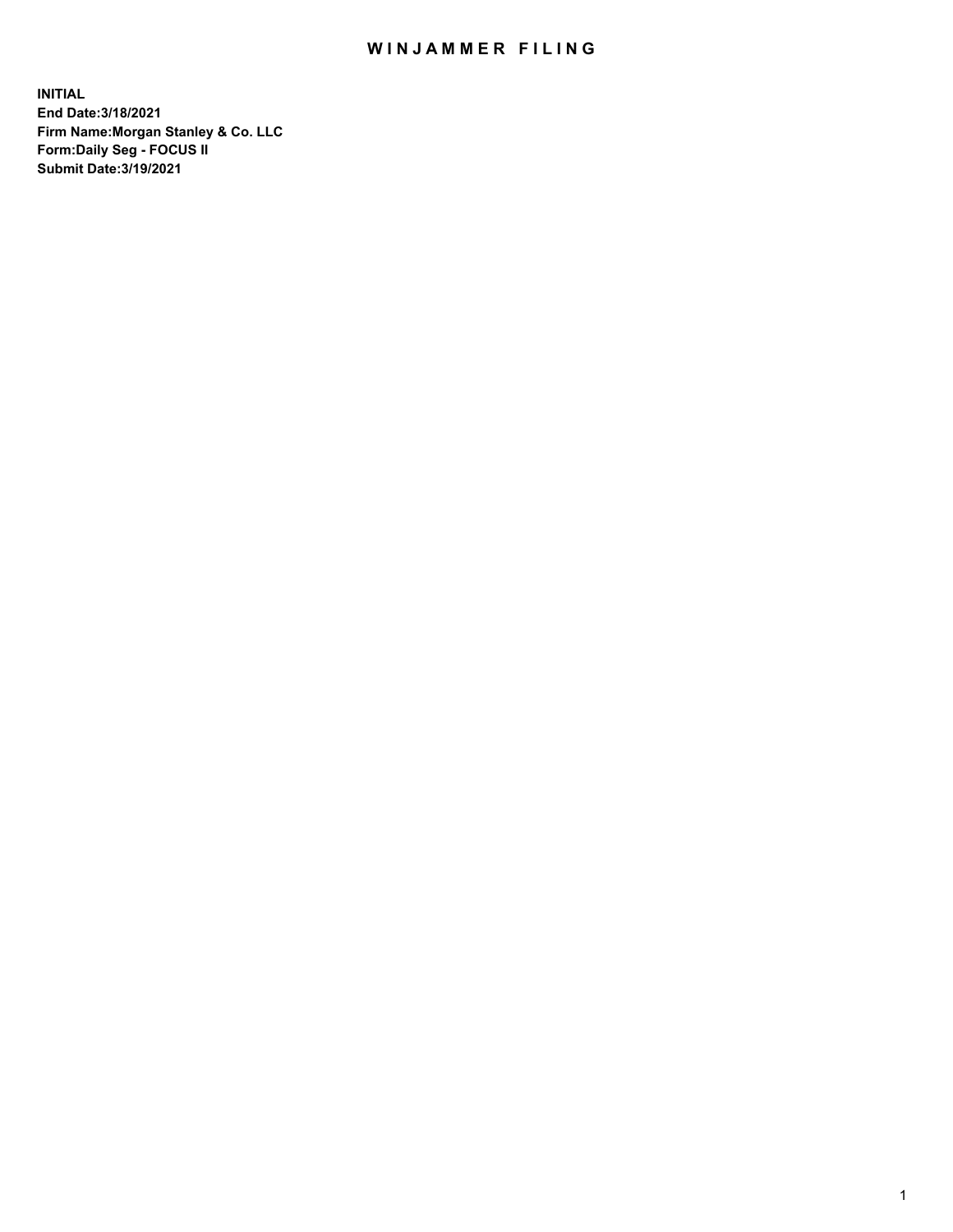**INITIAL End Date:3/18/2021 Firm Name:Morgan Stanley & Co. LLC Form:Daily Seg - FOCUS II Submit Date:3/19/2021 Daily Segregation - Cover Page**

| Name of Company                                                                                                                                                                                                                                                                                                                | <b>Morgan Stanley &amp; Co. LLC</b>                    |
|--------------------------------------------------------------------------------------------------------------------------------------------------------------------------------------------------------------------------------------------------------------------------------------------------------------------------------|--------------------------------------------------------|
| <b>Contact Name</b>                                                                                                                                                                                                                                                                                                            | <b>Ikram Shah</b>                                      |
| <b>Contact Phone Number</b>                                                                                                                                                                                                                                                                                                    | 212-276-0963                                           |
| <b>Contact Email Address</b>                                                                                                                                                                                                                                                                                                   | Ikram.shah@morganstanley.com                           |
| FCM's Customer Segregated Funds Residual Interest Target (choose one):<br>a. Minimum dollar amount: : or<br>b. Minimum percentage of customer segregated funds required:%; or<br>c. Dollar amount range between: and; or<br>d. Percentage range of customer segregated funds required between:% and%.                          | 235,000,000<br><u>0</u><br><u>00</u><br><u>00</u>      |
| FCM's Customer Secured Amount Funds Residual Interest Target (choose one):<br>a. Minimum dollar amount: ; or<br>b. Minimum percentage of customer secured funds required:%; or<br>c. Dollar amount range between: and; or<br>d. Percentage range of customer secured funds required between:% and%.                            | 140,000,000<br><u>0</u><br><u>00</u><br>0 <sub>0</sub> |
| FCM's Cleared Swaps Customer Collateral Residual Interest Target (choose one):<br>a. Minimum dollar amount: ; or<br>b. Minimum percentage of cleared swaps customer collateral required:% ; or<br>c. Dollar amount range between: and; or<br>d. Percentage range of cleared swaps customer collateral required between:% and%. | 92,000,000<br><u>0</u><br><u>00</u><br>00              |

Attach supporting documents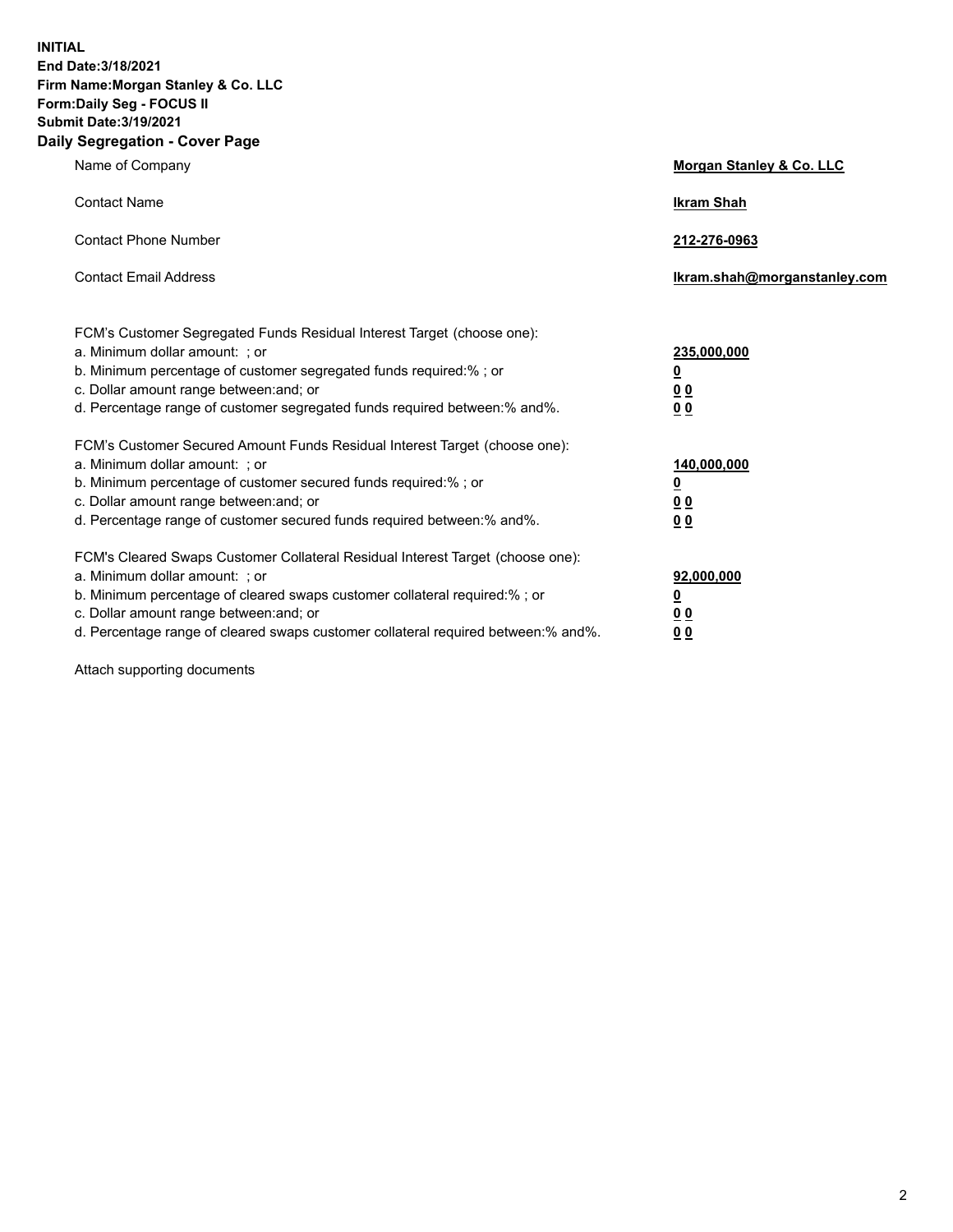## **INITIAL End Date:3/18/2021 Firm Name:Morgan Stanley & Co. LLC Form:Daily Seg - FOCUS II Submit Date:3/19/2021**

## **Daily Segregation - Secured Amounts**

|    | Foreign Futures and Foreign Options Secured Amounts                                                          |                                                |
|----|--------------------------------------------------------------------------------------------------------------|------------------------------------------------|
|    | Amount required to be set aside pursuant to law, rule or regulation of a foreign                             | $0$ [7305]                                     |
|    | government or a rule of a self-regulatory organization authorized thereunder                                 |                                                |
| 1. | Net ledger balance - Foreign Futures and Foreign Option Trading - All Customers                              |                                                |
|    | A. Cash                                                                                                      | 4,464,076,365 [7315]                           |
|    | B. Securities (at market)                                                                                    | 2,276,917,241 [7317]                           |
| 2. | Net unrealized profit (loss) in open futures contracts traded on a foreign board of trade                    | 390,416,167 [7325]                             |
| 3. | Exchange traded options                                                                                      |                                                |
|    | a. Market value of open option contracts purchased on a foreign board of trade                               | 20,664,384 [7335]                              |
|    | b. Market value of open contracts granted (sold) on a foreign board of trade                                 | -17,445,450 [7337]                             |
| 4. | Net equity (deficit) (add lines 1. 2. and 3.)                                                                | 7,134,628,707 [7345]                           |
| 5. | Account liquidating to a deficit and account with a debit balances - gross amount                            | 75,097,116 [7351]                              |
|    | Less: amount offset by customer owned securities                                                             | <mark>-74,424,842</mark> [7352] <b>672,274</b> |
| 6. | Amount required to be set aside as the secured amount - Net Liquidating Equity<br>Method (add lines 4 and 5) | 7,135,300,981 [7355]                           |
| 7. | Greater of amount required to be set aside pursuant to foreign jurisdiction (above) or line<br>6.            | 7,135,300,981 [7360]                           |
|    | FUNDS DEPOSITED IN SEPARATE REGULATION 30.7 ACCOUNTS                                                         |                                                |
| 1. | Cash in banks                                                                                                |                                                |
|    | A. Banks located in the United States                                                                        | 394,491,097 [7500]                             |
|    | B. Other banks qualified under Regulation 30.7                                                               | 754,229,710 [7520] 1,148,7                     |
|    |                                                                                                              | [7530]                                         |
| 2. | Securities                                                                                                   |                                                |
|    | A. In safekeeping with banks located in the United States                                                    | 575,420,363 [7540]                             |
|    | B. In safekeeping with other banks qualified under Regulation 30.7                                           | 22,842,001 [7560] 598,262<br>[7570]            |
| 3. | Equities with registered futures commission merchants                                                        |                                                |
|    | A. Cash                                                                                                      | 23,415,120 [7580]                              |
|    | <b>B.</b> Securities                                                                                         | $0$ [7590]                                     |
|    | C. Unrealized gain (loss) on open futures contracts                                                          | $-3,541,254$ [7600]                            |
|    | D. Value of long option contracts                                                                            | $0$ [7610]                                     |
|    | E. Value of short option contracts                                                                           | 0 [7615] 19,873,866 [7620]                     |
| 4. | Amounts held by clearing organizations of foreign boards of trade                                            |                                                |
|    | A. Cash                                                                                                      | $0$ [7640]                                     |
|    | <b>B.</b> Securities                                                                                         | $0$ [7650]                                     |
|    | C. Amount due to (from) clearing organization - daily variation                                              | $0$ [7660]                                     |
|    | D. Value of long option contracts                                                                            | $0$ [7670]                                     |
|    | E. Value of short option contracts                                                                           | 0 [7675] 0 [7680]                              |
| 5. | Amounts held by members of foreign boards of trade                                                           |                                                |
|    | A. Cash                                                                                                      | 3,508,371,494 [7700]                           |
|    | <b>B.</b> Securities                                                                                         | 1,678,654,878 [7710]                           |
|    | C. Unrealized gain (loss) on open futures contracts                                                          | 393,957,421 [7720]                             |
|    | D. Value of long option contracts                                                                            | 20,664,384 [7730]                              |
|    | E. Value of short option contracts                                                                           | <u>-17,445,450</u> [7735] 5,584,2              |
|    |                                                                                                              | [7740]                                         |
| 6. | Amounts with other depositories designated by a foreign board of trade                                       | $0$ [7760]                                     |
| 7. | Segregated funds on hand                                                                                     | $0$ [7765]                                     |
| 8. | Total funds in separate section 30.7 accounts                                                                | 7,351,059,764 [7770]                           |
| 9. | Excess (deficiency) Set Aside for Secured Amount (subtract line 7 Secured Statement                          | 215,758,783 [7380]                             |
|    | Page 1 from Line 8)                                                                                          |                                                |

- 10. Management Target Amount for Excess funds in separate section 30.7 accounts **140,000,000** [7780]
- 11. Excess (deficiency) funds in separate 30.7 accounts over (under) Management Target **75,758,783** [7785]

Less: amount offset by customer owned securities **-74,424,842** [7352] **672,274** [7354]

## **7,135,300,981** [7360]

8 **520 1,148,720,807** 

B0] 598,262,364

**E. 5,584,202,727** 380]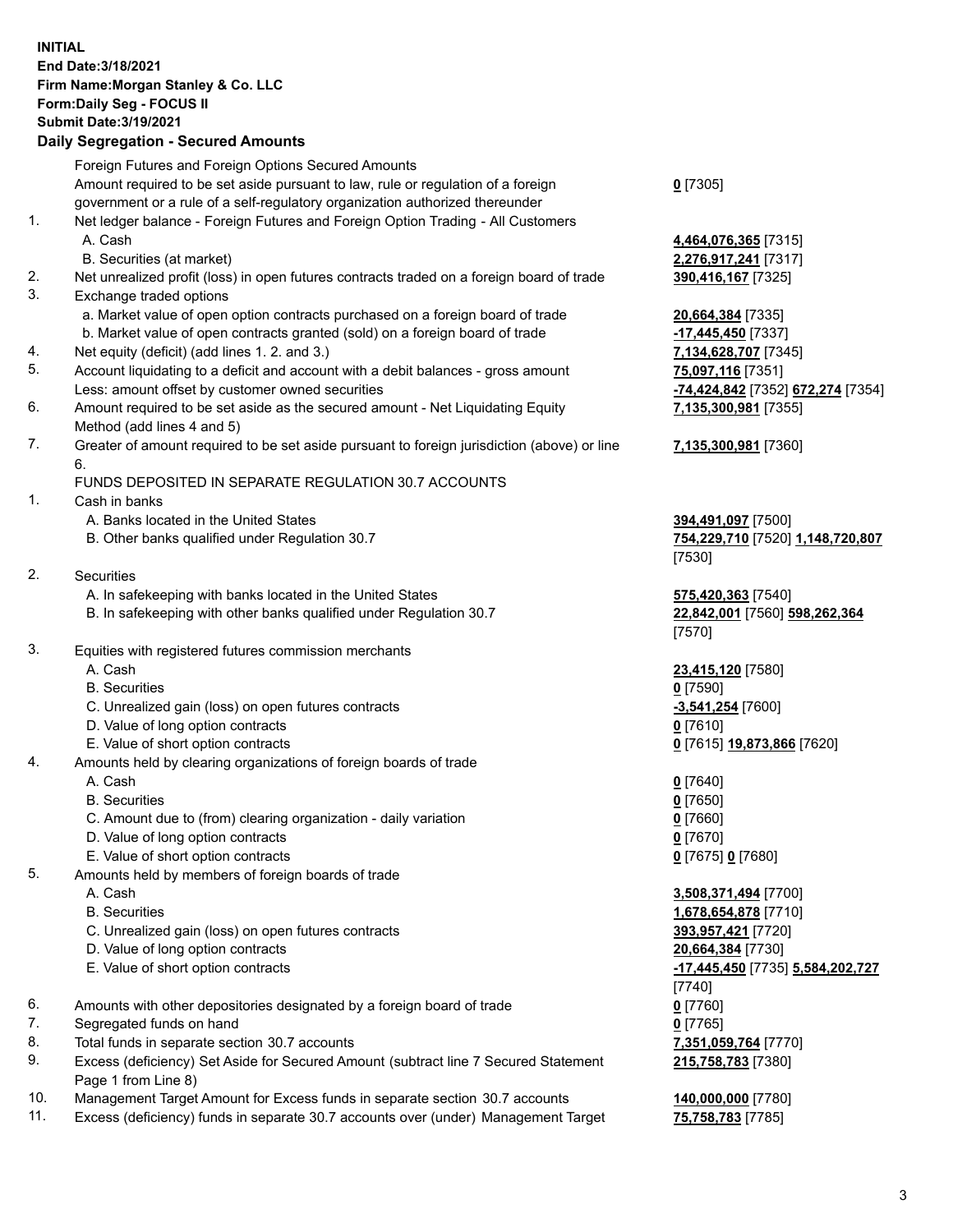**INITIAL End Date:3/18/2021 Firm Name:Morgan Stanley & Co. LLC Form:Daily Seg - FOCUS II Submit Date:3/19/2021 Daily Segregation - Segregation Statement** SEGREGATION REQUIREMENTS(Section 4d(2) of the CEAct) 1. Net ledger balance A. Cash **16,248,106,795** [7010] B. Securities (at market) **8,197,727,910** [7020] 2. Net unrealized profit (loss) in open futures contracts traded on a contract market **-960,355,859** [7030] 3. Exchange traded options A. Add market value of open option contracts purchased on a contract market **679,009,298** [7032] B. Deduct market value of open option contracts granted (sold) on a contract market **-407,775,306** [7033] 4. Net equity (deficit) (add lines 1, 2 and 3) **23,756,712,838** [7040] 5. Accounts liquidating to a deficit and accounts with debit balances - gross amount **1,137,031,505** [7045] Less: amount offset by customer securities **-1,134,581,106** [7047] **2,450,399** [7050] 6. Amount required to be segregated (add lines 4 and 5) **23,759,163,237** [7060] FUNDS IN SEGREGATED ACCOUNTS 7. Deposited in segregated funds bank accounts A. Cash **2,994,426,770** [7070] B. Securities representing investments of customers' funds (at market) **0** [7080] C. Securities held for particular customers or option customers in lieu of cash (at market) **1,487,680,129** [7090] 8. Margins on deposit with derivatives clearing organizations of contract markets A. Cash **13,508,836,587** [7100] B. Securities representing investments of customers' funds (at market) **0** [7110] C. Securities held for particular customers or option customers in lieu of cash (at market) **6,710,047,781** [7120] 9. Net settlement from (to) derivatives clearing organizations of contract markets **-836,183,323** [7130] 10. Exchange traded options A. Value of open long option contracts **679,009,298** [7132] B. Value of open short option contracts **-407,775,306** [7133] 11. Net equities with other FCMs A. Net liquidating equity **10,698,838** [7140] B. Securities representing investments of customers' funds (at market) **0** [7160] C. Securities held for particular customers or option customers in lieu of cash (at market) **0** [7170] 12. Segregated funds on hand **0** [7150] 13. Total amount in segregation (add lines 7 through 12) **24,146,740,774** [7180] 14. Excess (deficiency) funds in segregation (subtract line 6 from line 13) **387,577,537** [7190] 15. Management Target Amount for Excess funds in segregation **235,000,000** [7194]

16. Excess (deficiency) funds in segregation over (under) Management Target Amount Excess

**152,577,537** [7198]